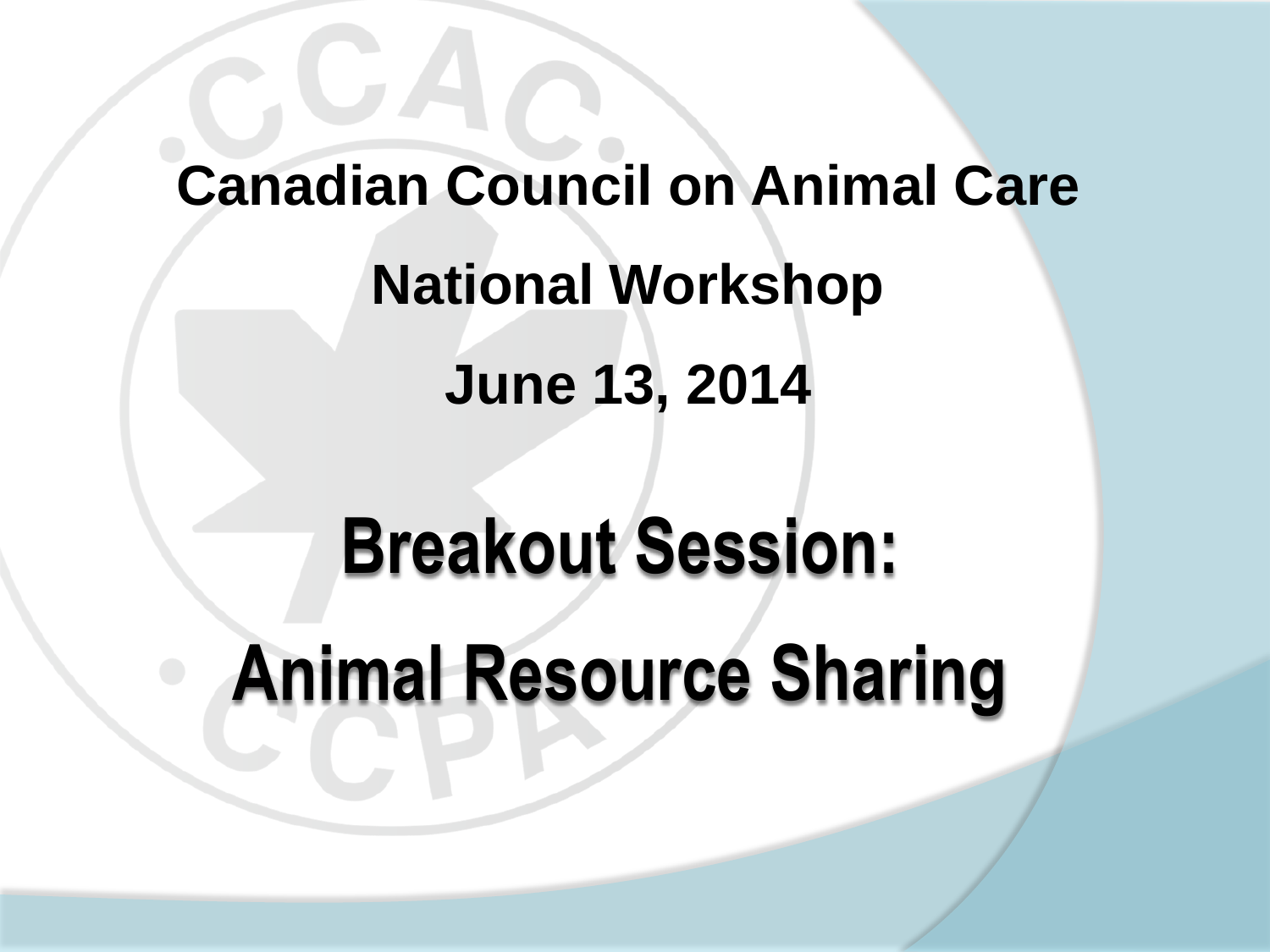#### **Richard J. Hodges, DVM Cert. LAM Director, Animal Care and Use Program University of Manitoba**

**Amanda Plante, M.Sc. Animal Ethics Research Facilitator University of Saskatchewan**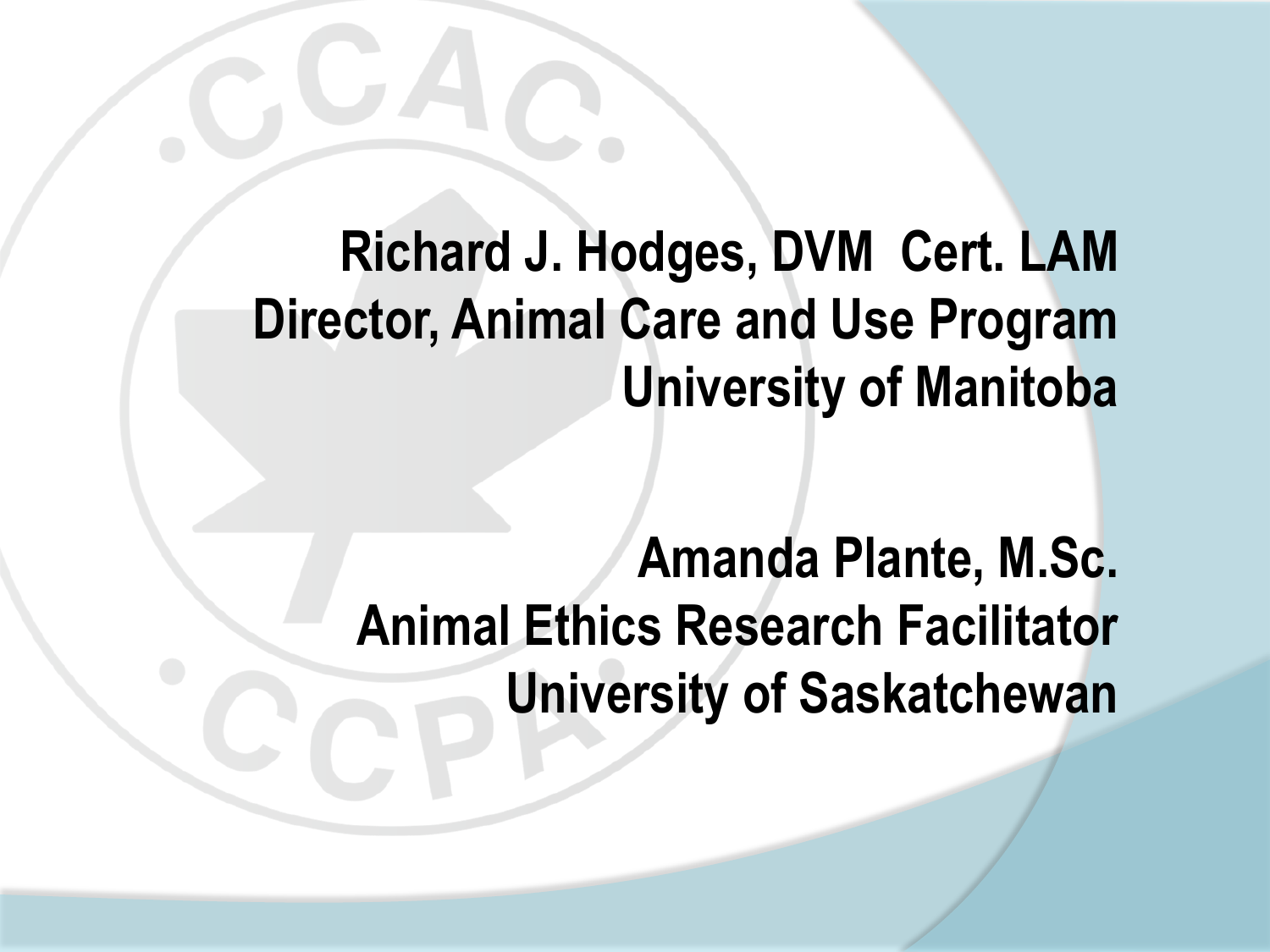### **Facilitating Sharing of Animals and Animal Tissues**

- **Best practices shared on Three Rs Microsite**
- Will not be used by CCAC assessment panels
- Means of reducing numbers of animals used and improving efficiency of animal use.
- Developed by a working group of the CCAC Three Rs Committee

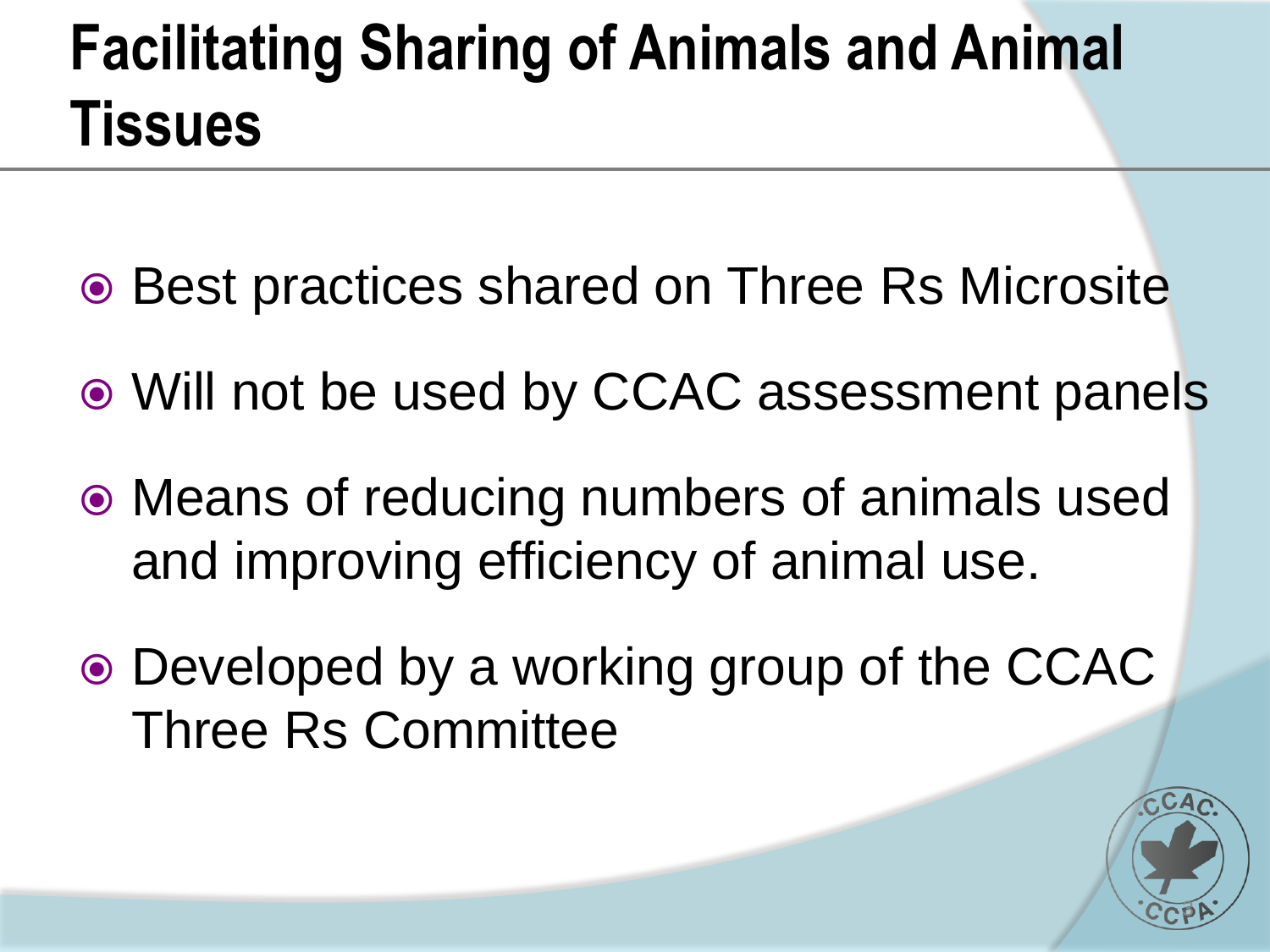### **Facilitating Sharing of Animals and Animal Tissues**

- Recommendations based on examples of successful animal and tissue sharing programs
- Aim is to reduce the number of animals used without increasing harms experienced by other animals.

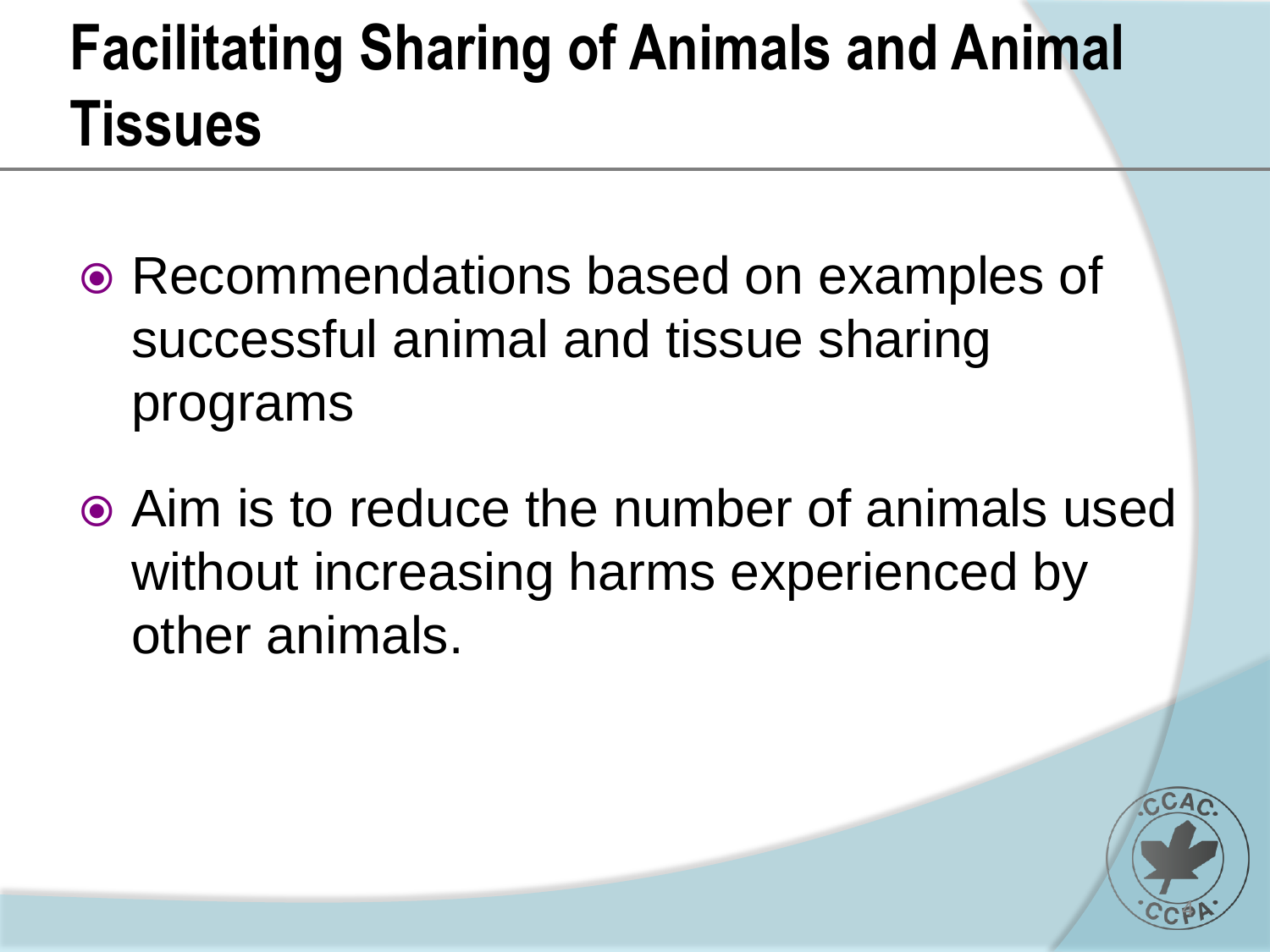1. Collect and monitor the number of animals used for breeding and colony maintenance at the institution.

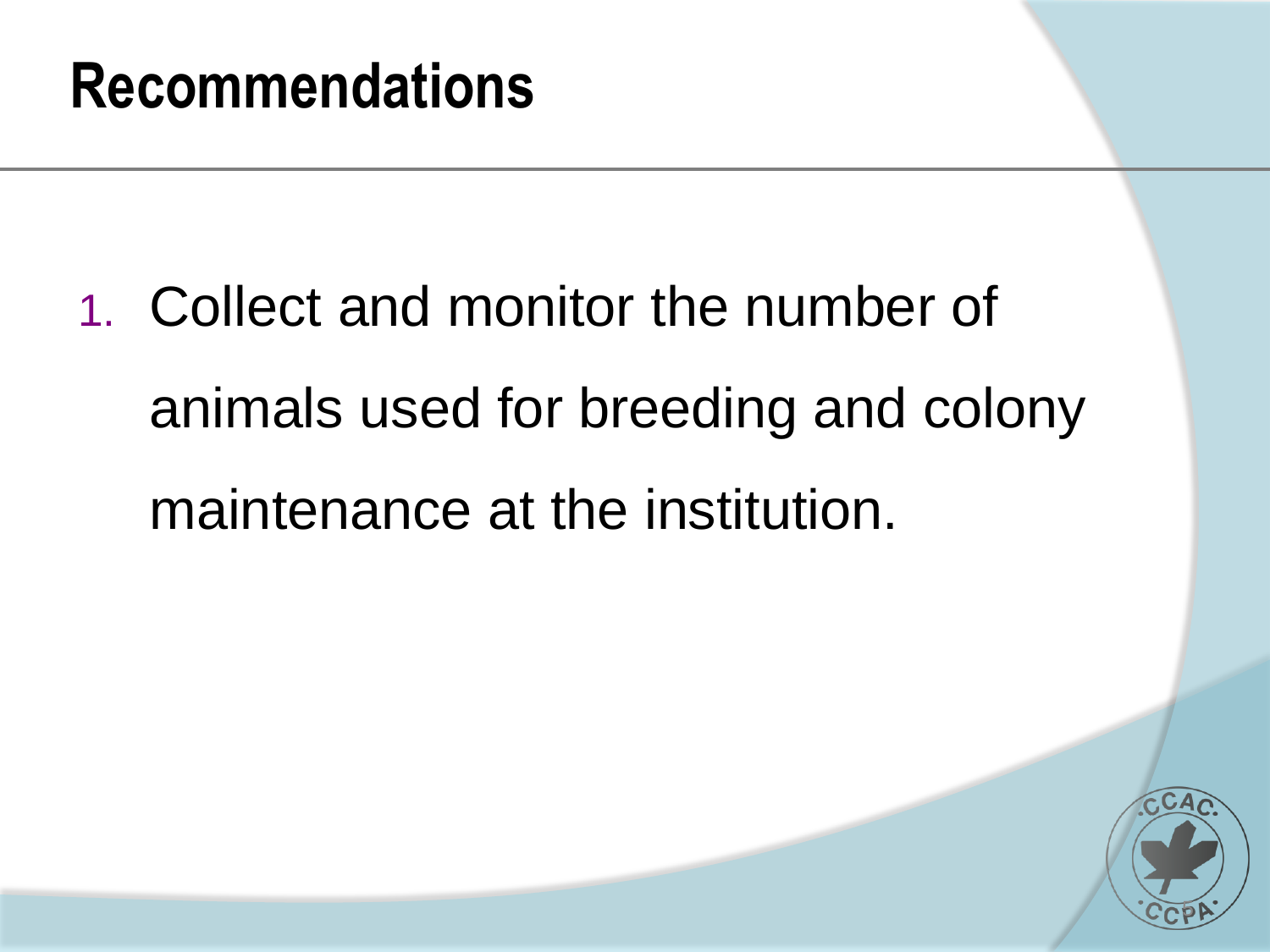2. Transition to centralization of colony management responsibilities to animal care facilities so as to: enable precise tracking of animals and tissue for sharing; maximize opportunities for use of surplus animals; and minimize overproduction.

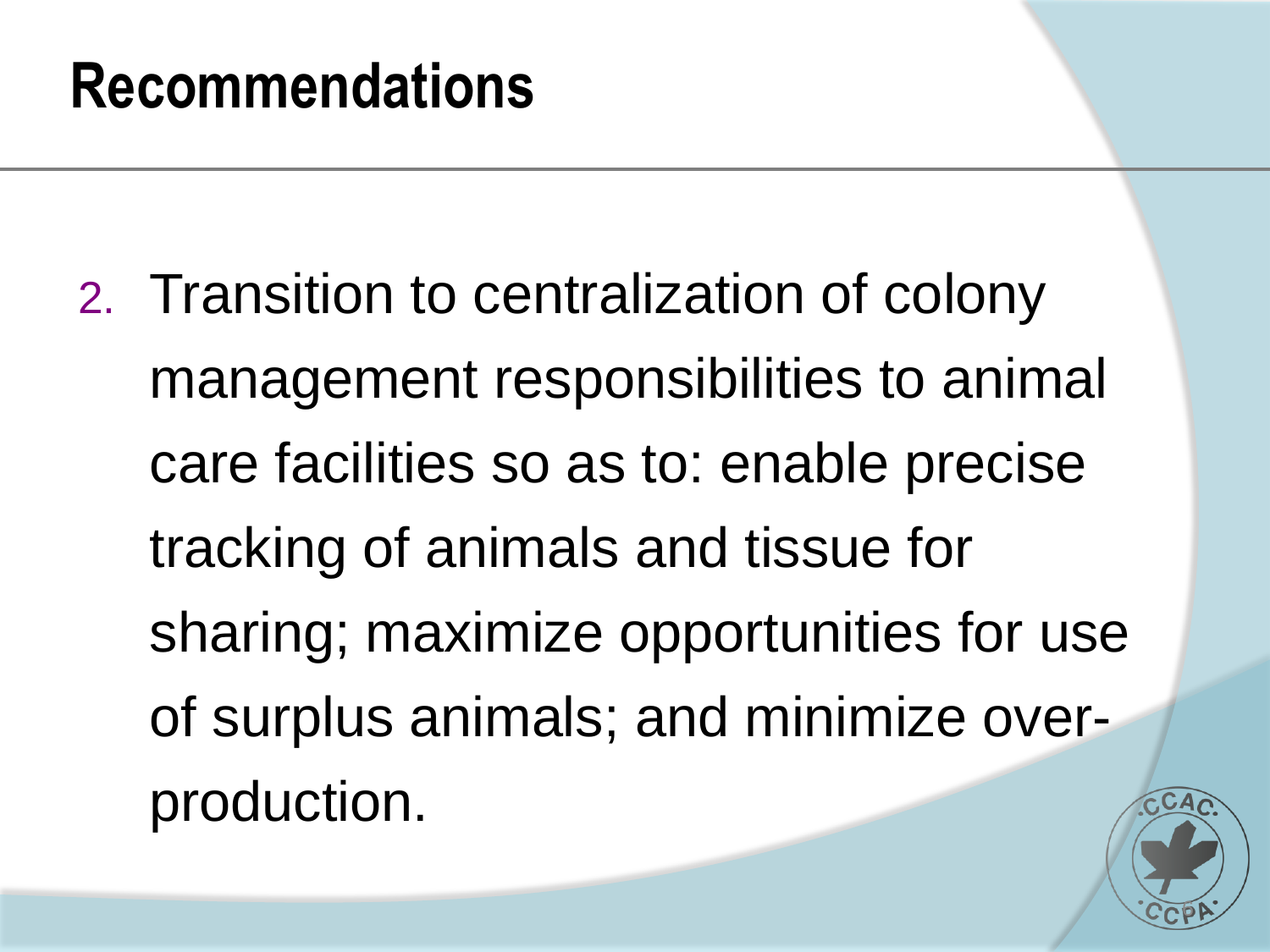3. Delegate responsibility and decisionmaking for colony management to centralized animal care facilities, except in situation where breeding and reproduction is an integral part of the experimental design.

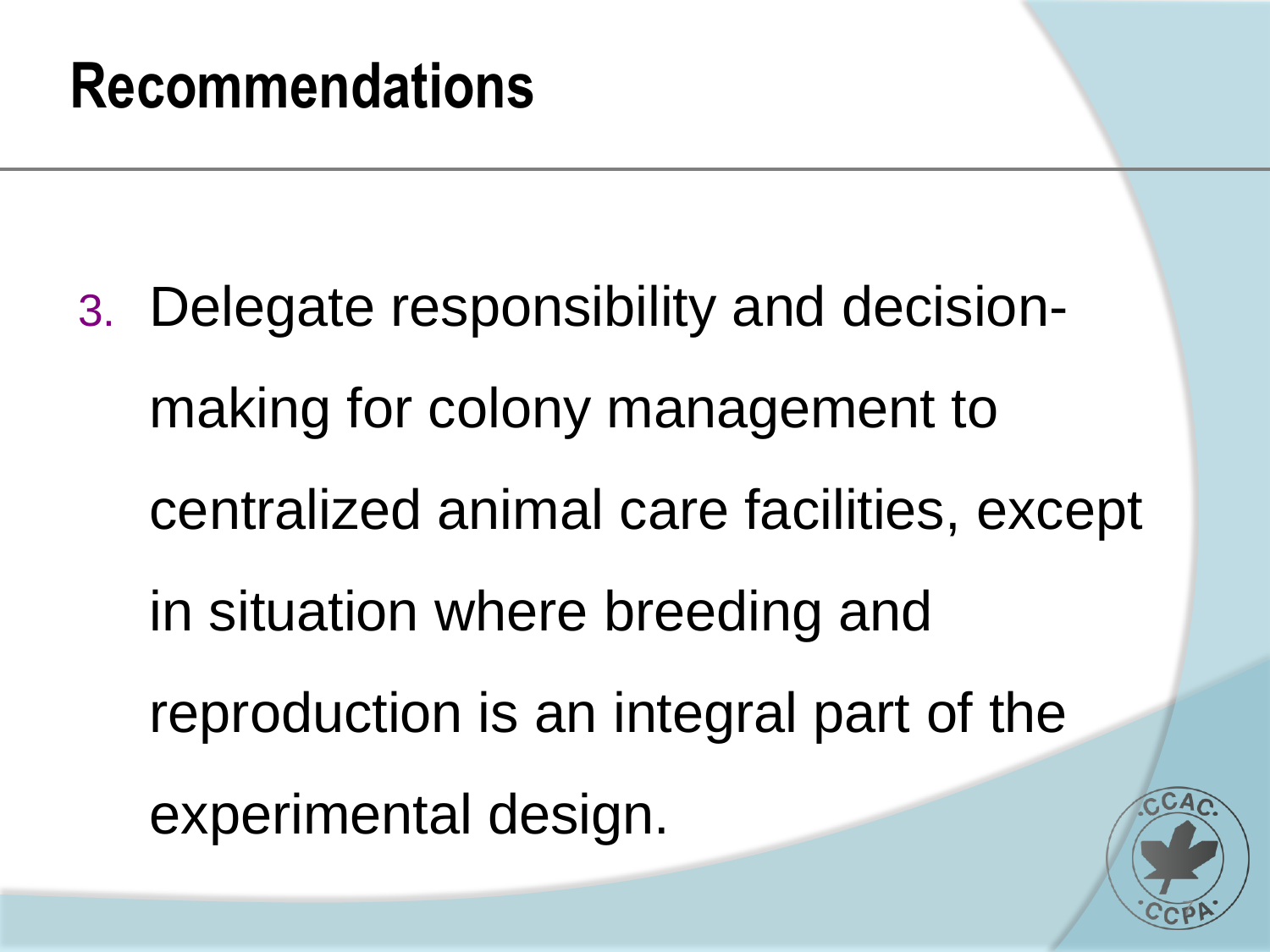4. Develop criteria on how to identify colonies that no longer need to be maintained.

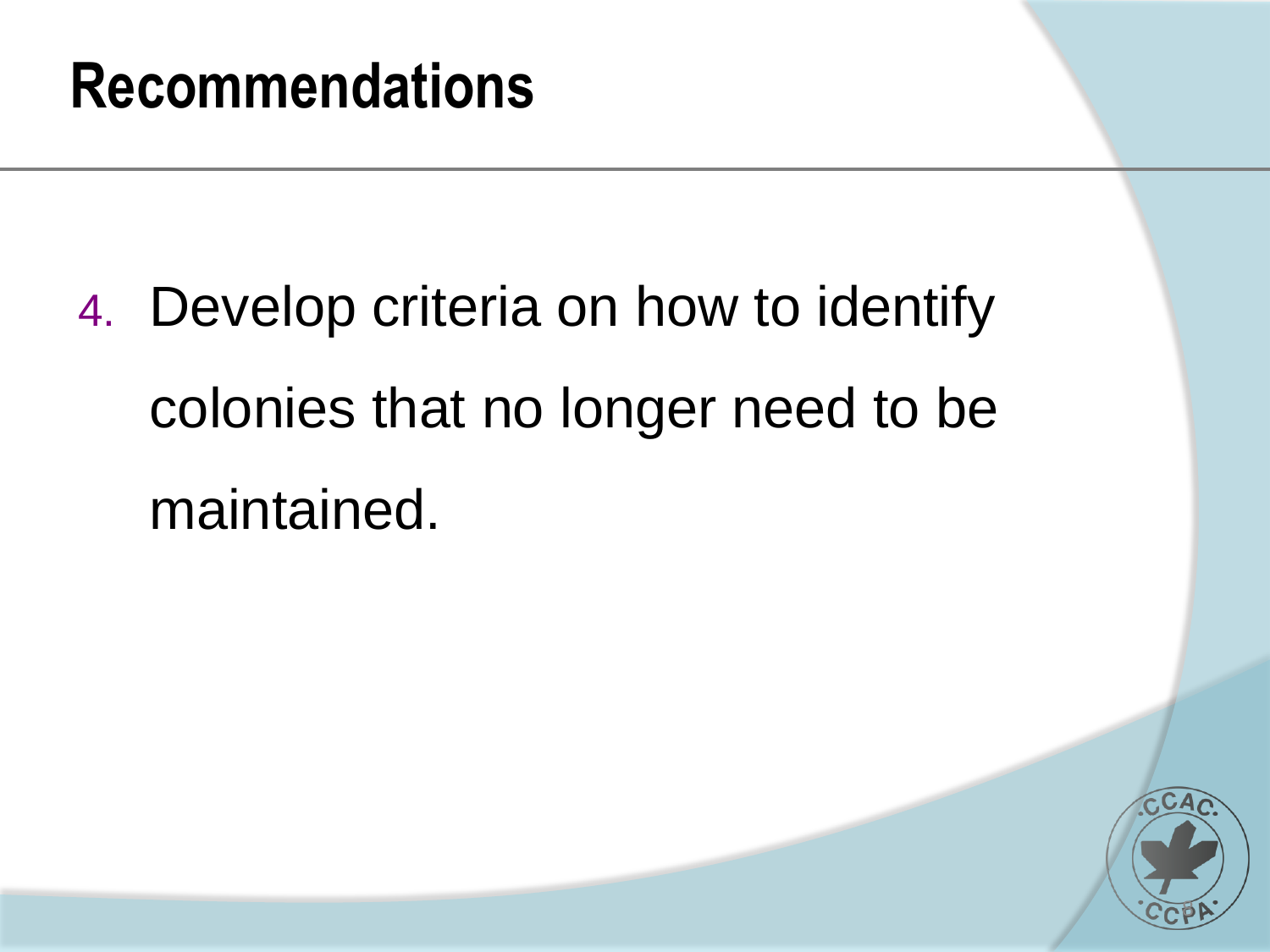5. Prepare an institution-wide animal use protocol to cover use of surplus animal tissues.

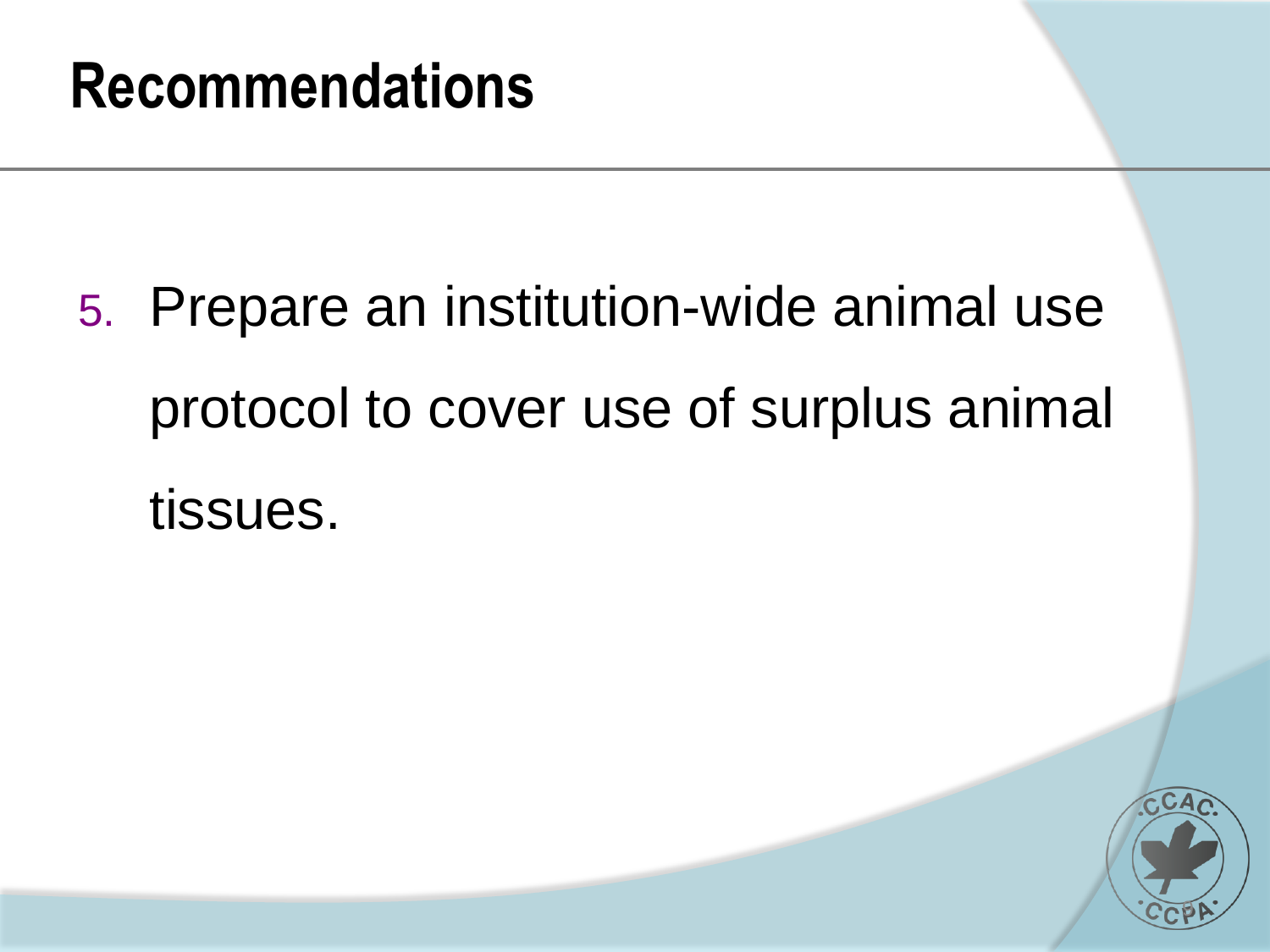6. Permit a type of protocol where a principal investigator can wait for a cull animal (surplus animal already destined to be killed) to become available.

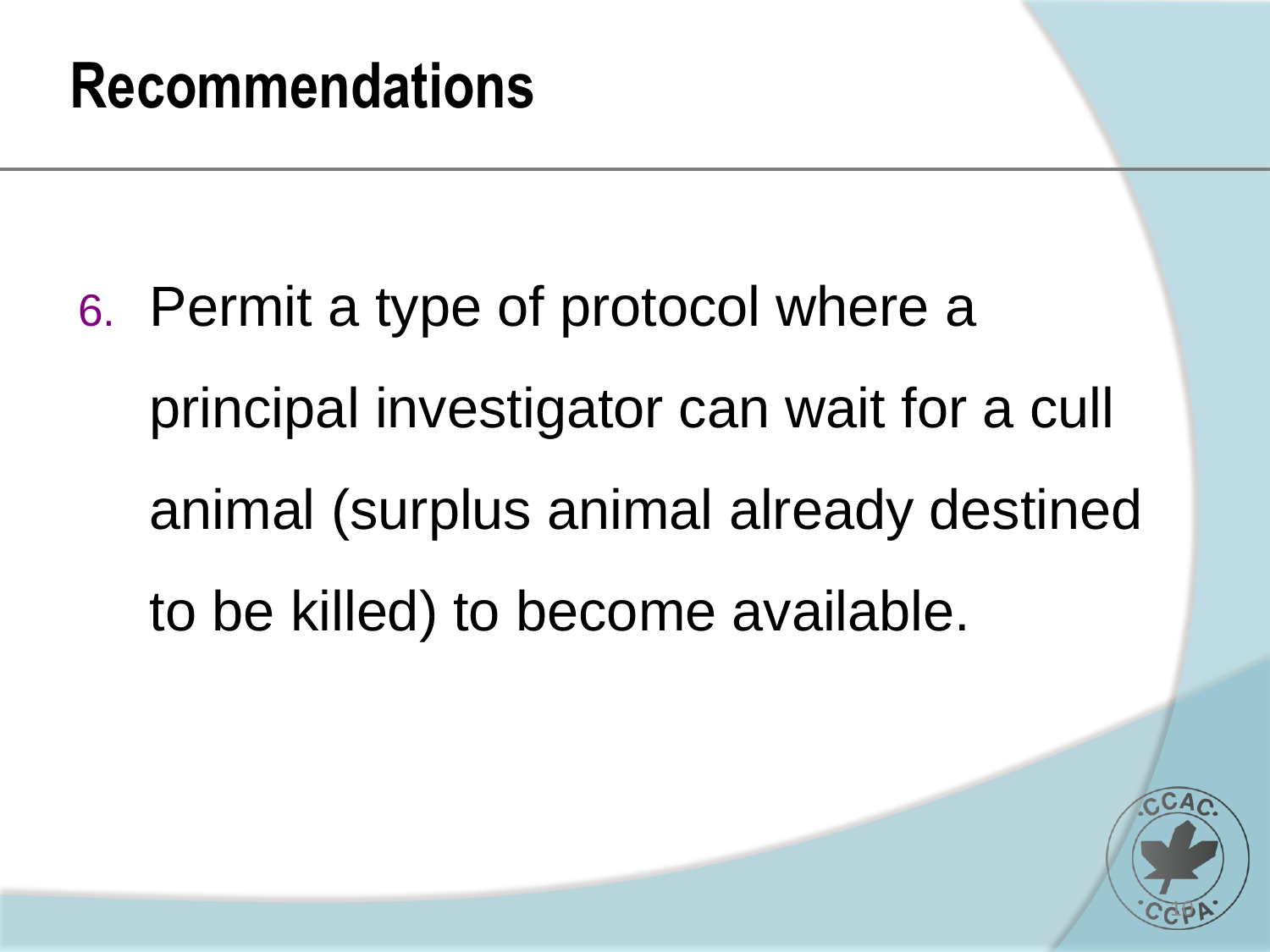7. Provide scientific justification on animal use protocol applications for why surplus tissues or animals cannot be used.

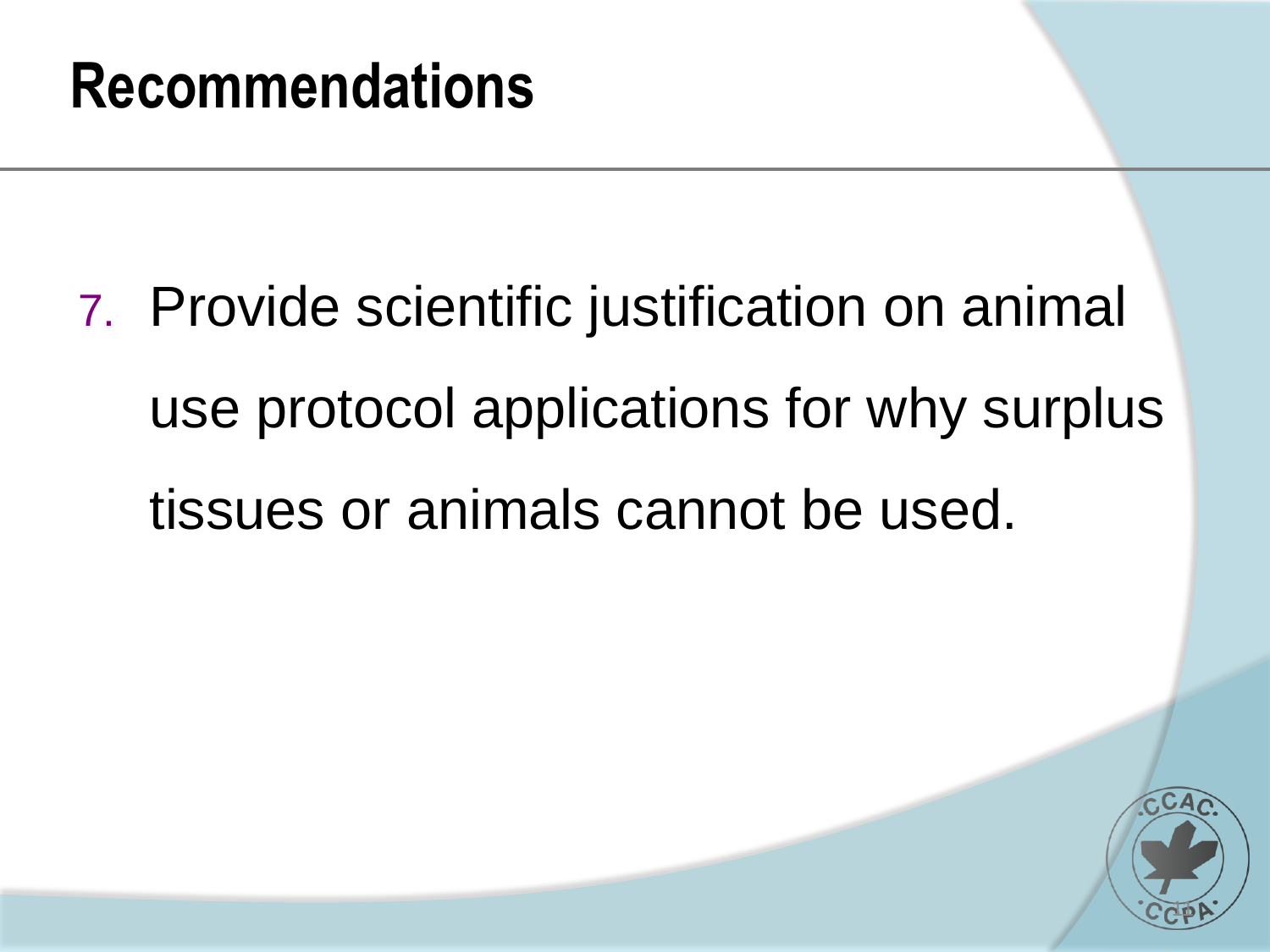8. Provide dedicated funding to cover costs of coordinating an animal resource sharing program.

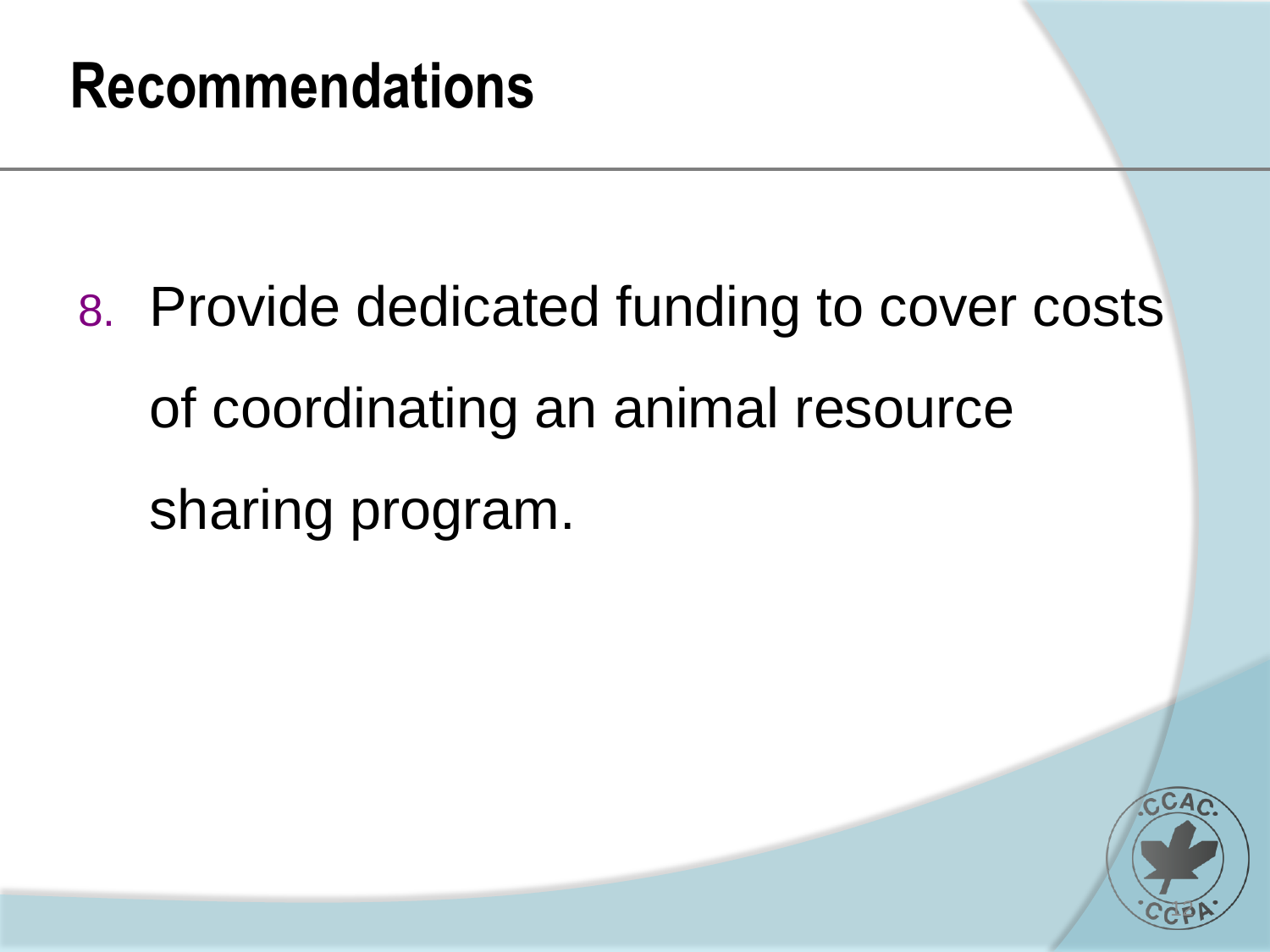9. Provide access to the surplus resources at no or low cost to investigators.

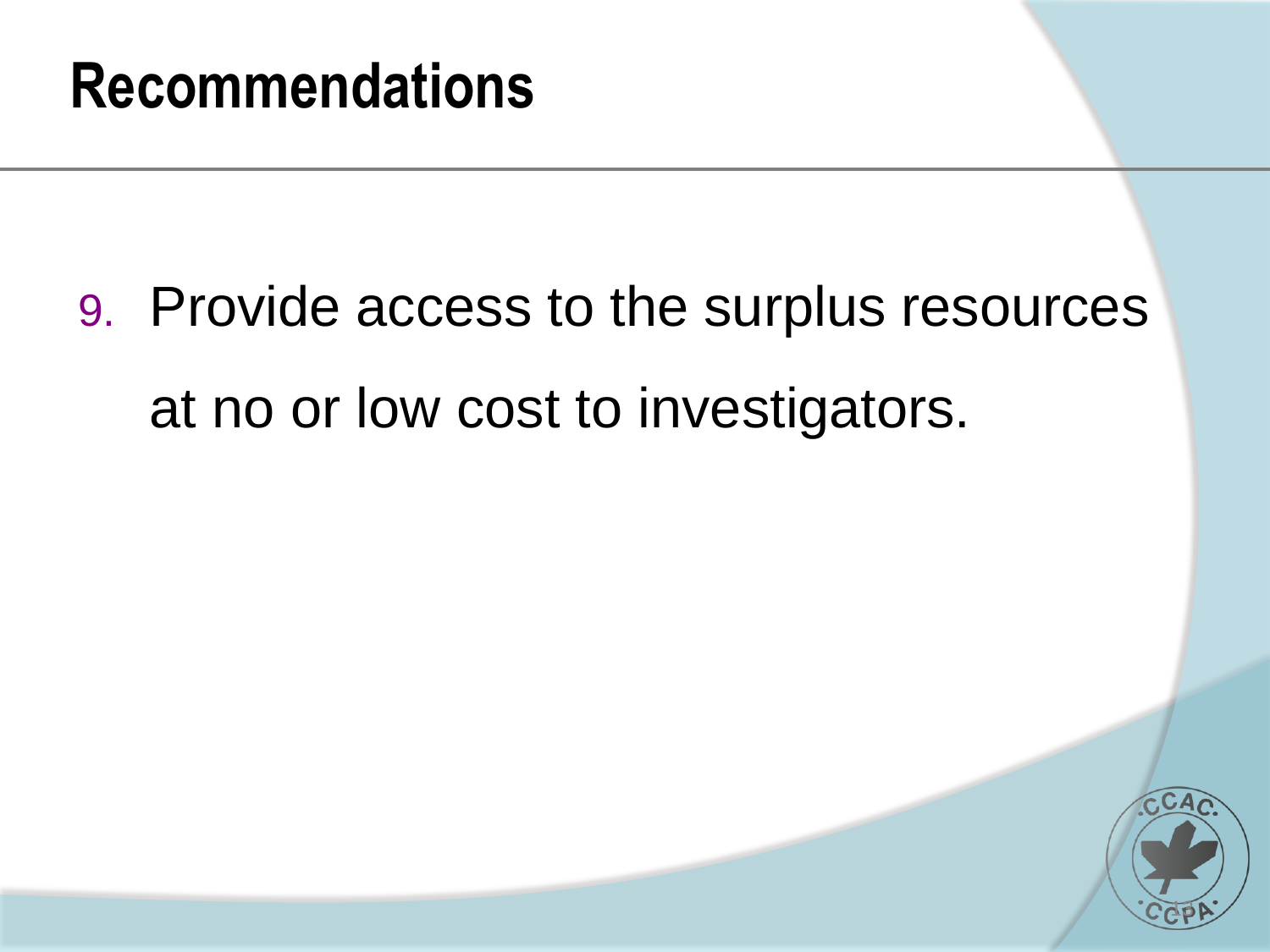10. Create a plan to advertise and raise awareness of this source of animal tissue and encourage investigators to use surplus tissue first and to donate resources (i.e. generating a demand for the tissue).